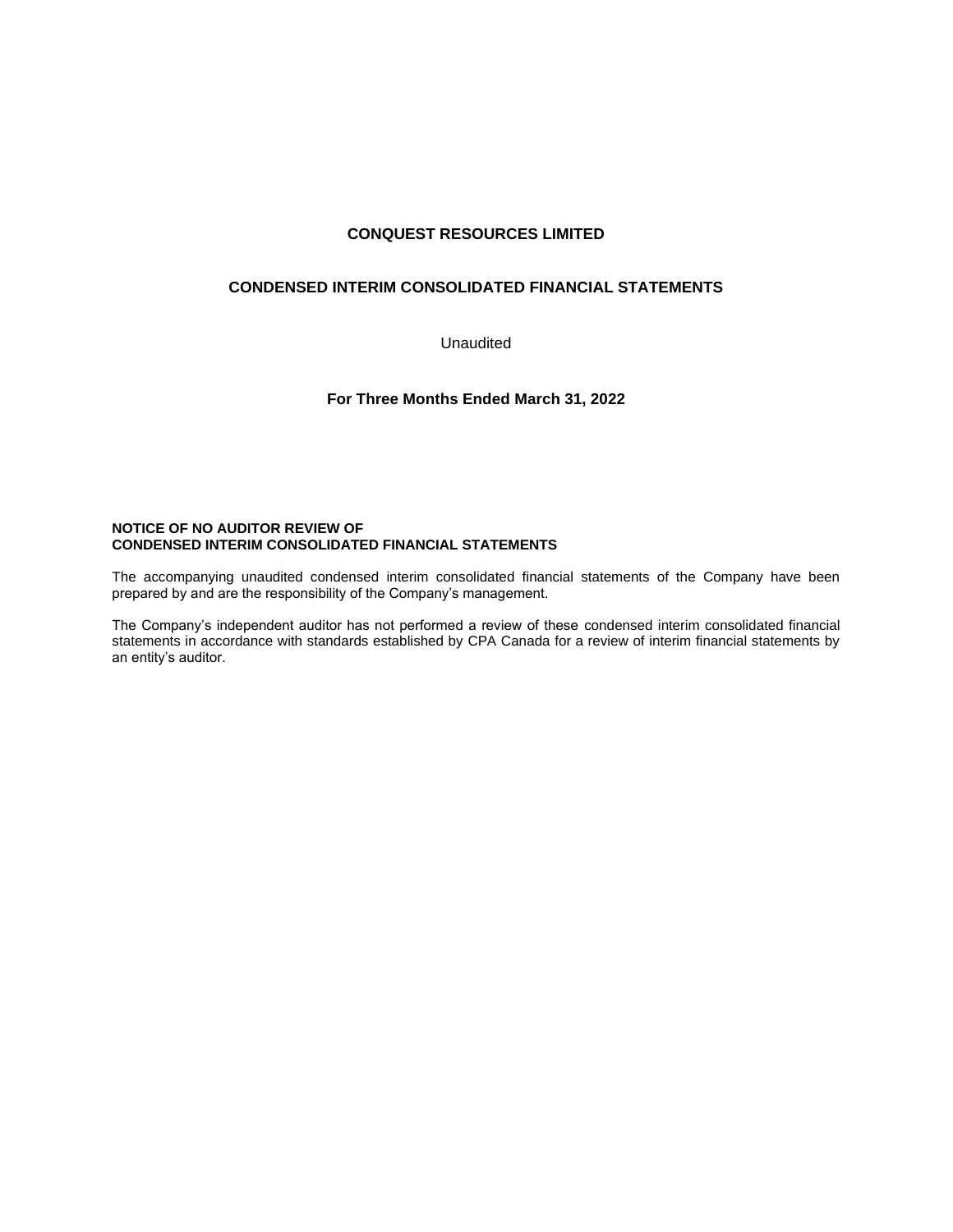# **CONQUEST RESOURCES LIMITED**

# **CONDENSED INTERIM CONSOLIDATED FINANCIAL STATEMENTS**

# Unaudited

# **For Three Months Ended March 31, 2022**

| <b>INDEX</b>                                                                   | <b>PAGE</b>    |
|--------------------------------------------------------------------------------|----------------|
| Condensed Interim Consolidated Statements of Financial Position                |                |
| Condensed Interim Consolidated Statements of Operations and Comprehensive Loss | 2              |
| Condensed Interim Consolidated Statements of Changes in Equity                 | 3              |
| Condensed Interim Consolidated Statements of Cash Flows                        | $\overline{a}$ |
| Notes to the Condensed Interim Consolidated Financial Statements               | $5 - 11$       |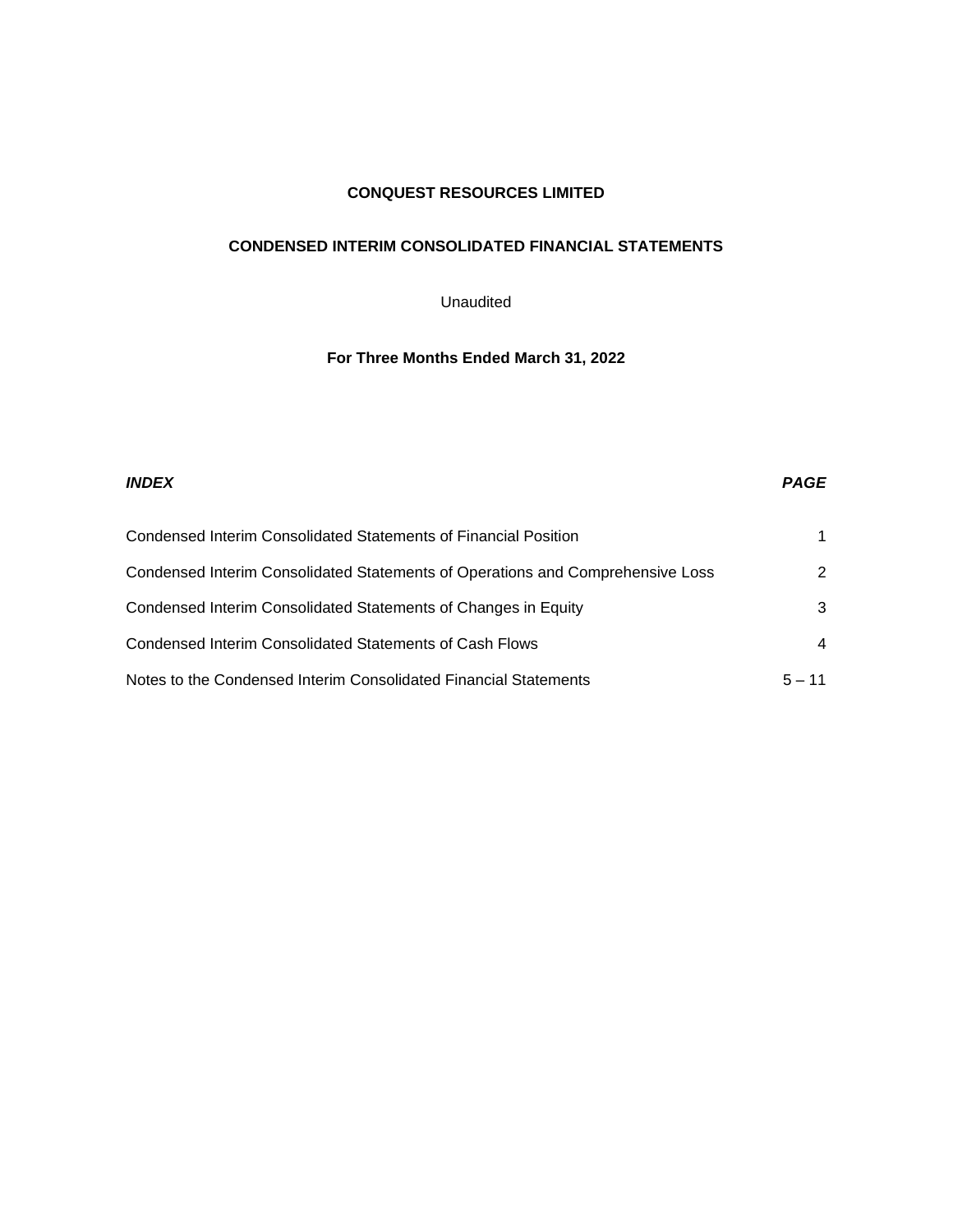## **CONQUEST RESOURCES LIMITED Condensed Interim Consolidated Statement of Financial Position**

*Unaudited - prepared by management*

# **As at March 31, 2022**

Expressed in Canadian dollars

|                                            |              | March 31,      | December 31,   |
|--------------------------------------------|--------------|----------------|----------------|
|                                            |              | 2022           | 2021           |
|                                            |              |                | (Audited)      |
|                                            | <b>Notes</b> | \$             | \$             |
| <b>ASSETS</b>                              |              |                |                |
| Current                                    |              |                |                |
| Cash and cash equivalents                  |              | 1,532,615      | 1,949,588      |
| <b>HST</b> recoverable                     |              | 35,995         | 109,964        |
| Prepaid expense                            |              | 17,723         | 20,160         |
| <b>Total assets</b>                        |              | 1,586,333      | 2,079,712      |
| <b>LIABILITIES</b>                         |              |                |                |
| Current                                    |              |                |                |
| Amounts payable and accrued liabilities    | 4            | 96,879         | 335,317        |
| <b>Total liabilities</b>                   |              | 96,879         | 335,317        |
| <b>SHAREHOLDERS' EQUITY</b>                |              |                |                |
| Capital stock                              | 6            | 23,988,978     | 23,988,978     |
| Warrants                                   | 7            | 719,796        | 719,796        |
| Share-based payment reserve                | 8            | 990,498        | 931,965        |
| Deficit                                    |              | (24, 209, 818) | (23, 896, 344) |
| Total shareholders' equity/(deficiency)    |              | 1,489,454      | 1,744,395      |
| Total liabilities and shareholders' equity |              | 1,586,333      | 2,079,712      |
|                                            |              |                |                |

Nature of operations (Note 1) Commitments and contingencies (Notes 1, 5 and 11) Subsequent event (Note 13)

The financial statements were approved by the Board of Directors on May 27, 2022 and signed on its behalf by:

Signed "John F. Kearney", Director

Signed "Tom Obradovich", Director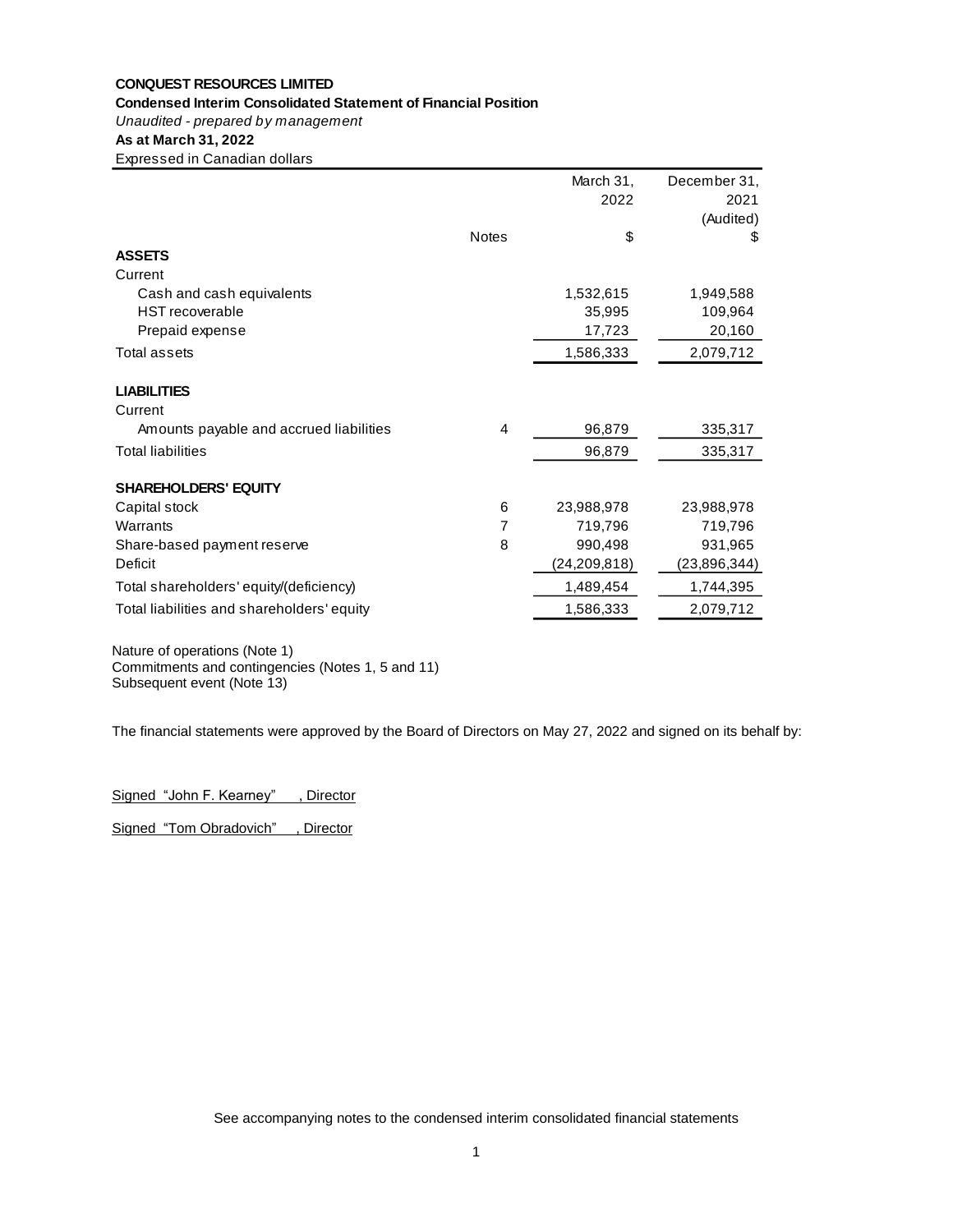# **Condensed Interim Consolidated Statement of Loss and Comprehensive Loss** *Unaudited - prepared by management*

| <b>CONQUEST RESOURCES LIMITED</b><br>Condensed Interim Consolidated Statement of Loss and Comprehensive Loss<br>Unaudited - prepared by management<br>For the three month periods ended March 31, 2022 and 2021 |       |             |             |
|-----------------------------------------------------------------------------------------------------------------------------------------------------------------------------------------------------------------|-------|-------------|-------------|
| Expressed in Canadian dollars                                                                                                                                                                                   |       |             |             |
|                                                                                                                                                                                                                 |       | 2022        | 2021        |
|                                                                                                                                                                                                                 | Notes | \$          | \$          |
| <b>Expenses</b>                                                                                                                                                                                                 |       |             |             |
| Acquisition, exploration and evaluation expenses                                                                                                                                                                | 5     | 158,733     | 471,175     |
| Share-based payment                                                                                                                                                                                             | 8     | 93,896      | 155,468     |
| Professional fees                                                                                                                                                                                               | 9     | 71,248      | 88,042      |
| Corporate expenses                                                                                                                                                                                              |       | 19,907      | 78,043      |
| Office and general                                                                                                                                                                                              |       | 7,476       | 14,916      |
| Loss before other items                                                                                                                                                                                         |       | 351,260     | 807,644     |
| <b>Other items</b>                                                                                                                                                                                              |       |             |             |
| Interest income                                                                                                                                                                                                 |       | (2, 423)    |             |
| Flow-through share premium                                                                                                                                                                                      |       |             | (44, 453)   |
| Change in fair value of marketable securities                                                                                                                                                                   |       |             | 3,560       |
| Net loss and comprehensive loss for the period                                                                                                                                                                  |       | 348,837     | 766,751     |
| Net loss per common share                                                                                                                                                                                       |       |             |             |
| - Basic and diluted                                                                                                                                                                                             |       | 0.003       | 0.006       |
| Weighted average common shares outstanding                                                                                                                                                                      |       |             |             |
| - Basic and diluted                                                                                                                                                                                             |       | 134,637,106 | 132,632,662 |
|                                                                                                                                                                                                                 |       |             |             |
| See accompanying notes to the condensed interim consolidated financial statements                                                                                                                               |       |             |             |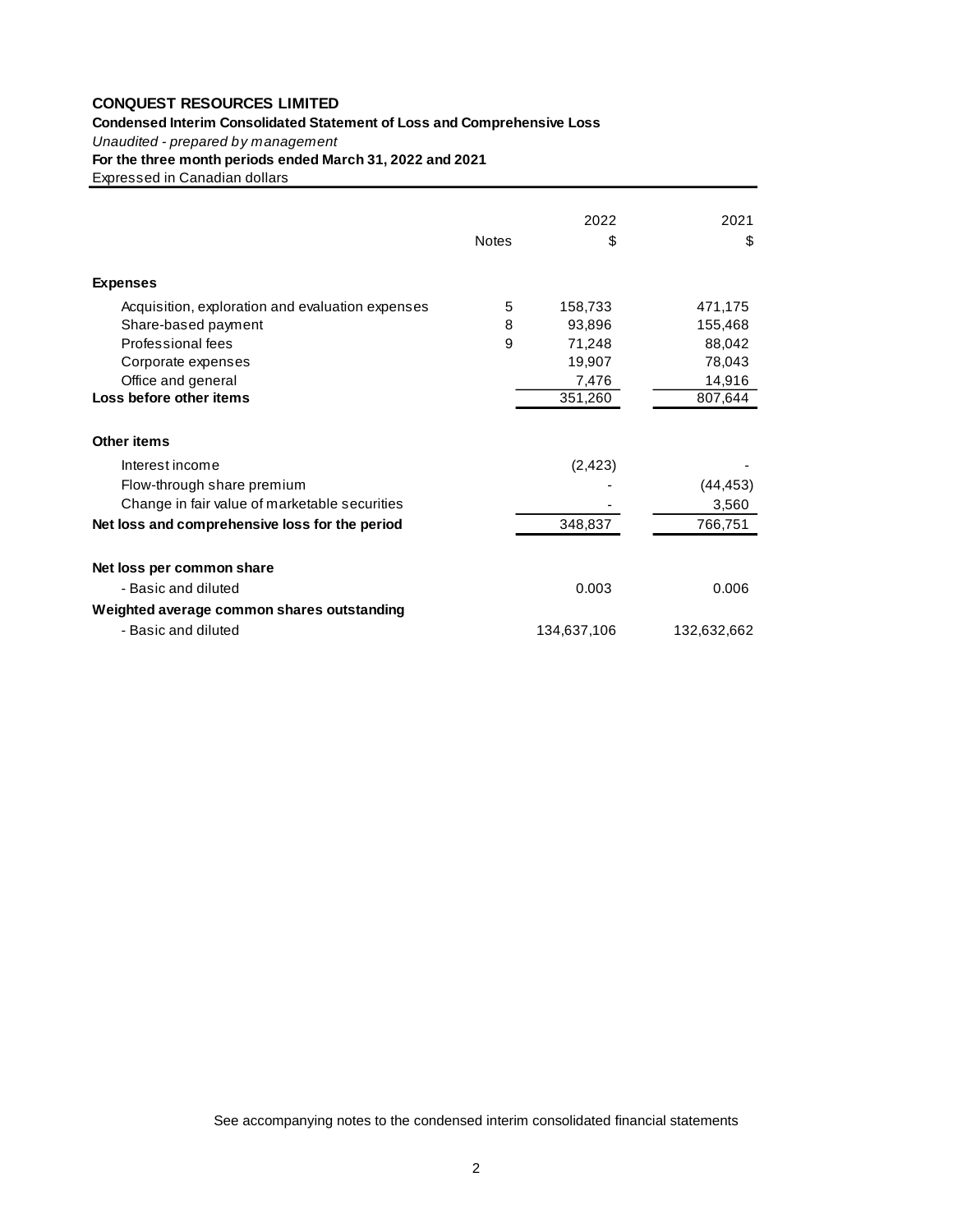#### **CONQUEST RESOURCES LIMITED**

## **Condensed Interim Consolidated Statements of Changes in Equity**

**For the three months ended March 31, 2022 and 2021**

**Unaudited - prepared by management** 

Expressed in Canadian dollars

|                                         | Number of<br>Common<br><b>Shares</b><br>(Note 6) | Capital<br><b>Stock</b><br>\$ | Warrants<br>\$ | Share-Based<br>Payment<br>Reserve<br>\$ | Deficit<br>S   | Total<br>\$ |
|-----------------------------------------|--------------------------------------------------|-------------------------------|----------------|-----------------------------------------|----------------|-------------|
| Balance January 1, 2021                 | 132,587,106                                      | 23,603,978                    | 719,796        | 684,929                                 | (20, 265, 106) | 4,743,597   |
| Stock options issued                    |                                                  |                               |                | 155,468                                 |                | 155,468     |
| Shares issued to acquire mineral rights | 2.050.000                                        | 369,000                       |                |                                         |                | 369,000     |
| Loss for the period                     |                                                  |                               |                |                                         | (766,751)      | (766,751)   |
| Balance March 31, 2021                  | 134,637,106                                      | 23,972,978                    | 719,796        | 840,397                                 | (21,031,857)   | 4,501,314   |
|                                         |                                                  |                               |                |                                         |                |             |
| Balance January 1, 2022                 | 134,837,106                                      | 23,988,978                    | 719,796        | 931,965                                 | (23,896,344)   | 1,744,395   |
| Stock options issued                    |                                                  |                               |                | 93,896                                  |                | 93,896      |
| Stock options expired                   |                                                  |                               |                | (35,363)                                | 35,363         |             |
| Loss for the year                       |                                                  |                               |                |                                         | (348, 837)     | (348, 837)  |
| Balance March 31, 2022                  | 134,837,106                                      | 23,988,978                    | 719,796        | 990,498                                 | (24, 209, 818) | 1,489,454   |

See accompanying notes to the condensed interim consolidated financial statements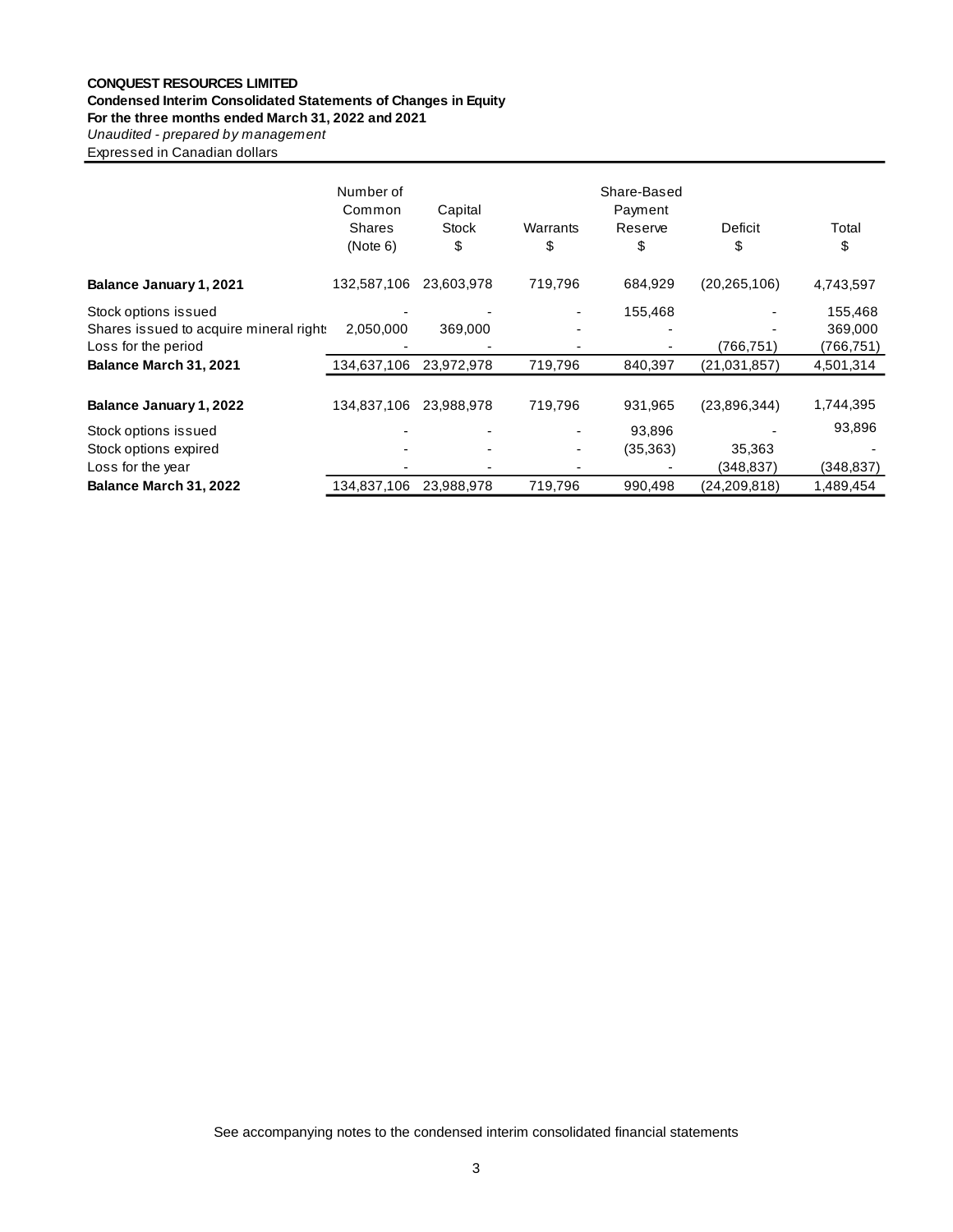## **CONQUEST RESOURCES LIMITED Condensed Interim Consolidated Statements of Cash Flows**

## **For the three months ended March 31, 2022 and 2021**

*Unaudited - prepared by management*

Expressed in Canadian dollars

|                                                              | 2022<br>\$ | 2021<br>\$ |
|--------------------------------------------------------------|------------|------------|
| Net loss for the period                                      | (348, 837) | (766, 751) |
| Share-based payments                                         | 93,896     | 155,468    |
| Flow-through share premium                                   |            | (44, 453)  |
| Non-cash acquisition, exploration and evaluation expenditure |            | 369,000    |
| Change in fair value of marketable securities                |            | 3,560      |
|                                                              | (254, 941) | (283, 176) |
| Movements in working capital                                 |            |            |
| Decrease in amounts receivable and prepaid expenses          | 76,406     | (110, 216) |
| Decrease in accounts payable and accrued liabilities         | (238,438)  | (341,855)  |
| Net cash used in operating activities                        | (416,973)  | (735, 247) |
| Change in cash and cash equivalents                          | (416, 973) | (735, 247) |
| Cash and cash equivalents, beginning of period               | 1,949,588  | 5,042,673  |
| Cash and cash equivalents, end of period                     | 1,532,615  | 4,307,426  |
| Supplemental information:                                    |            |            |
| Shares issued to acquire mineral rights                      |            | 369,000    |

See accompanying notes to the condensed interim consolidated financial statements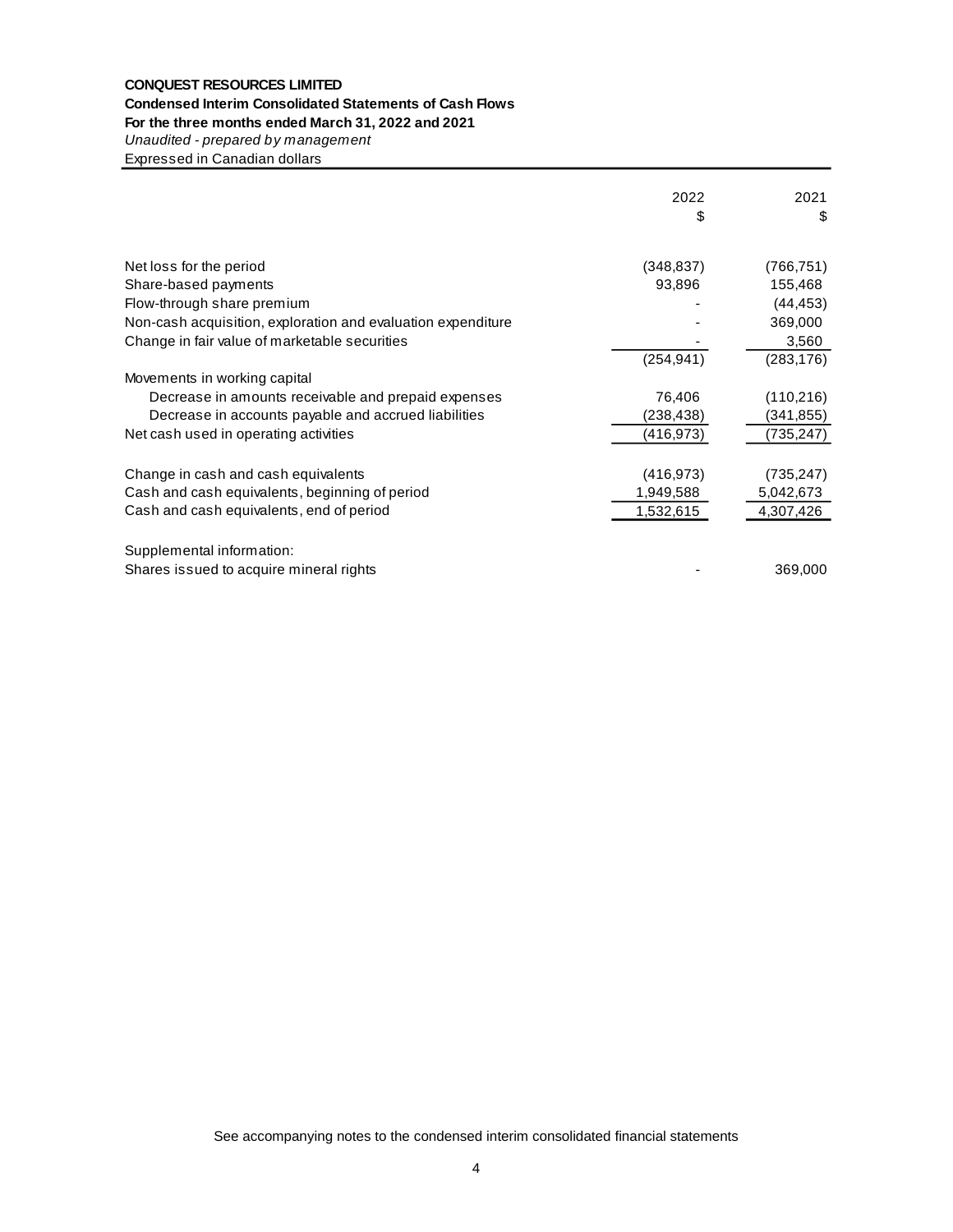## **1. NATURE OF OPERATIONS**

Conquest Resources Limited (the "Company" or "Conquest") has interests in exploration and evaluation properties located in northern Ontario. Substantially all of the Company's efforts are devoted to exploring and developing these properties. Conquest is a public company listed on the TSX Venture Exchange ("TSX-V") and trades under the symbol "CQR.V". The Company's head office is located at 55 University Ave, Suite 1805, Toronto, Ontario, M5J 2H7.

These condensed interim consolidated financial statements are prepared on the basis that the Company will continue as a going concern, which assumes that the Company will be able to meet its obligations and continue its operations for the next twelve months at the minimum.

At March 31, 2022, the Company had limited working capital, had not achieved profitable operations, had an accumulated deficit since inception and expects to incur further losses in the development of its business. The Company has relied on equity financing to fund its working capital requirements. The Company will need to generate additional financial resources in order to fund its planned exploration programs.

The Company's operations could be significantly adversely affected by the effects of the global spread of the contagious coronavirus, causing the outbreak of COVID-19 respiratory disease which was declared a pandemic by the World Health Organization on March 11, 2020. The Company cannot predict the impact the COVID-19 pandemic will have on its operations, including uncertainties relating to the duration of the outbreak, the impact on schedules and timelines for planned operations or exploration programs and the length of travel and quarantine restrictions imposed by governmental authorities. In addition, this prolonged widespread health crisis has adversely affected the economies and financial markets of many countries, resulting in an economic downturn that could further affect the Company's operations and ability to finance its operations. The COVID-19 pandemic has not made a material impact on the Company's operations as at March 31, 2022. The Company continues to monitor the impact the COVID-19 pandemic may have on its operations.

## **2. BASIS OF PREPARATION**

These condensed interim consolidated financial statements of the Company and its subsidiaries were prepared in accordance with International Accounting Standard 34, Interim Financial Reporting ("IAS 34") using accounting policies consistent with International Financial Reporting Standards ("IFRS"), as issued by the International Accounting Standards Board ("IASB"). The accounting policies set out below were consistently applied to all periods presented, unless otherwise noted.

These condensed interim consolidated financial statements do not include all of the information required for full annual financial statements and should be read in conjunction with the Company's audited consolidated financial statements for the year ended December 31, 2021 prepared in accordance with IFRS.

These consolidated financial statements have been prepared on a historical cost basis except for marketable securities which are measured at fair value. In addition, these consolidated financial statements have been prepared using the accrual basis of accounting, except cash flow information.

## **3. SUMMARY OF SIGNIFICANT ACCOUNTING POLICIES**

## **(a) Basis of consolidation**

The condensed interim consolidated financial statements incorporate the financial statements of the Company and entities controlled by the Company (its subsidiaries). Control is achieved where the Company has the power to govern the financial and operating policies of an investee entity so as to obtain benefits from its activities.

The results of subsidiaries acquired or disposed of during the three-month period are included in the consolidated statement of operations from the effective date of acquisition or up to the effective date of disposal or wind-up, as appropriate. Where necessary, adjustments are made to the financial statements of subsidiaries to bring the accounting policies used into line with those used by the Company. All material intra-Company transactions, balances, income and expenses are eliminated on consolidation.

Effective January 31, 2021, the Company's two wholly owned subsidiaries Northern Nickel Mining Inc. and Eaglerock Mineral Limited were amalgamated into Conquest. Consequently, these condensed interim consolidated financial statements include the results of the two subsidiaries up to and including January 30, 2021.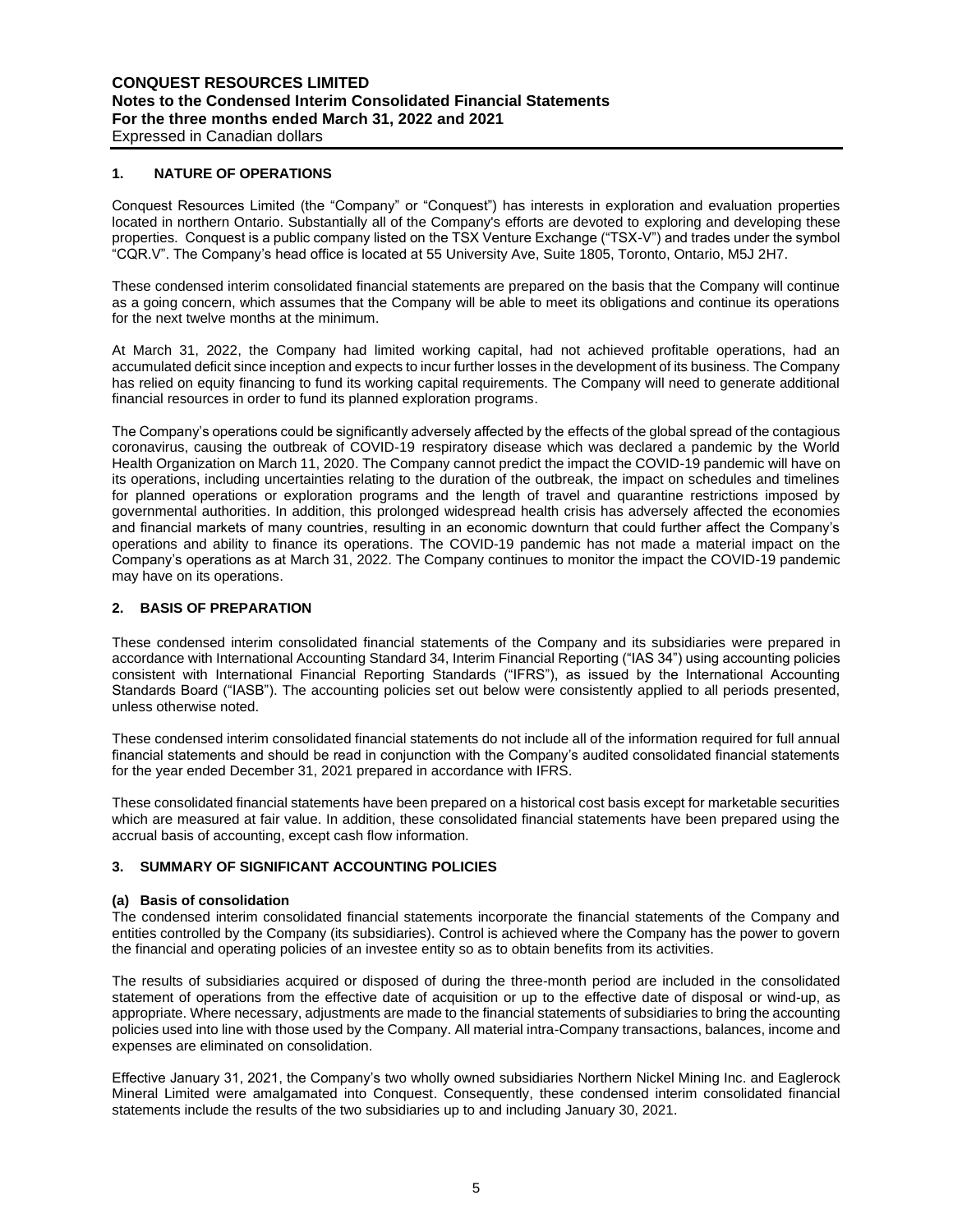**3. SUMMARY OF SIGNIFICANT ACCOUNTING POLICIES (CONTINUED)**

#### **(a) Basis of consolidation (continued)**

The standards and interpretations within IFRS are subject to change and accordingly, the accounting policies that are relevant to the Company will be finalized only when the annual IFRS financial statements are prepared for the year ending December 31, 2022. The accounting policies chosen by the Company have been applied consistently to all periods presented except as disclosed otherwise.

## **(b) Recent accounting pronouncement**

Classification of Liabilities as Current or Non-current (Amendments to IAS 1) In January 2020, the IASB issued amendments to IAS 1, "Presentation of Financial Statements" to clarify that the classification of liabilities as current or non-current should be based on rights that are in existence at the end of the reporting period and is unaffected by expectations about whether or not an entity will exercise their right to defer settlement of a liability. The amendments further clarify requirements for classifying liabilities an entity will or may settle by issuing its own equity instruments. These amendments are effective for annual reporting periods beginning on or after January 1, 2023, with earlier application permitted. The adoption of these amendments is not expected to have a significant impact on the consolidated financial statements.

## **4. ACCOUNTS PAYABLE AND ACCRUED LIABILITIES**

|                                               | March 31, | December 31, |
|-----------------------------------------------|-----------|--------------|
|                                               | 2022      | 2021         |
|                                               |           |              |
| Trade payables                                | 38,027    | 279.504      |
| Payable to related parties (Note 9)           | 26.382    | 27,593       |
| Accrued liabilities                           | 32,470    | 28,220       |
| Total amounts payable and accrued liabilities | 96.879    | 335,317      |

## **5. MINERAL PROPERTIES – ACQUISITION, EXPLORATION AND EVALUATION EXPENDITURES**

The following table shows the Company's cumulative acquisition, exploration and evaluation expenditures which have been expensed according to the Company's accounting policy:

|                    | March 31,<br>2022 | Additions<br>2022 | December 31.<br>2021 | Additions<br>2021 | December 31,<br>2020 |
|--------------------|-------------------|-------------------|----------------------|-------------------|----------------------|
|                    |                   |                   |                      |                   |                      |
| Belfast-TeckMag    | 8,478,781         | 156.486           | 8.322.295            | 2,839,357         | 5,482,938            |
| Alexander          | 6,252,144         | 1.792             | 6,250,352            | 1.792             | 6,248,560            |
| Smith Lake         | 1,270,649         | 455               | 1,270,194            | 645               | 1,269,549            |
| King Bay           | 1,003,189         | ٠                 | 1,003,189            |                   | 1,003,189            |
| Lake Nipigon Basin | 16,000            |                   | 16.000               | 16,000            |                      |
| Total              | 17.020.763        | 158,733           | 16,862,030           | 2,857,794         | 14.004.236           |

## **Belfast-TeckMag, Emerald Lake, Ontario**

The Belfast-TeckMag Project is comprised of multiple properties evovled from the Company's orginal Golden Rose Property. In 2017, the Company acquired certain mining leases, staked mining claims and adjacent claim blocks, collectively known as the Golden Rose Property, situated in Afton and Scholes townships at Emerald Lake approximately 65 km northeast of Sudbury, Ontario. A portion of the Golden Rose property comprising unpatented staked claims is subject to a 1.5% net smelter return ("NSR") in favour of Osisko Gold Royalties Ltd., and the patented claims and leases are subject to a 2% NSR in favour of EnerMark Inc.

In October 2020, through the acquisition of Canadian Continental Exploration Corp. ("CCEC"), the Company acquired the TeckMag Property comprised of a large package of mining claims which surrounds the Golden Rose Property .

In November 2020, the Company acquired the Belfast Property by staking and acquisition of certain mining claim cells adjacent to the TeckMag Property. In addition, certain mining claim cells were purchased in the Belfast area from a third party for \$10,000 and the issuance of 100,000 shares of Conquest valued at \$18,000 at the date of their issuance. On November 2, 2020, the Board of Directors awarded an incentive bonus to the initiators of the Belfast Property in the form of the grant of a total NSR of 1.5 % on the Belfast Project to certain management of the Company.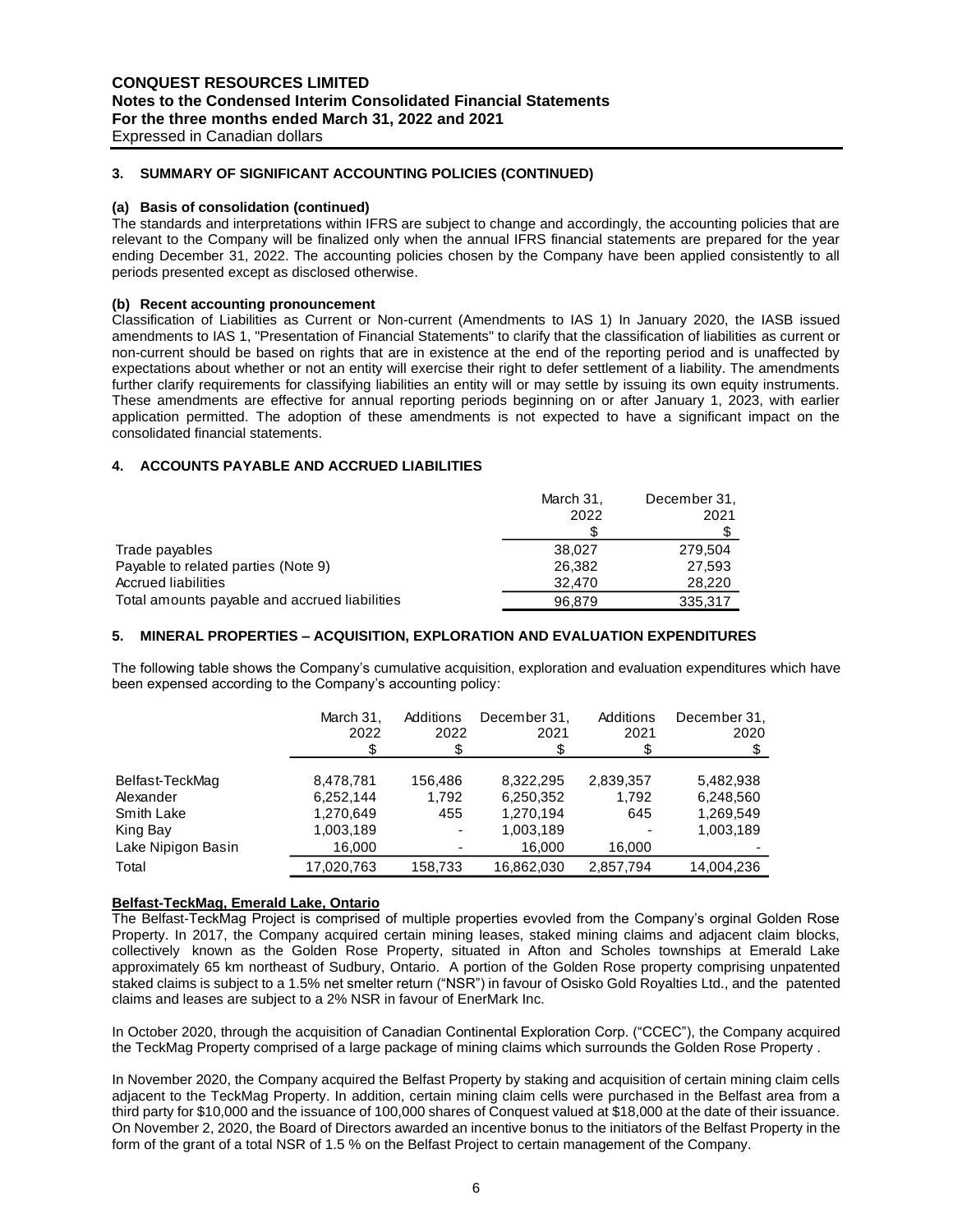## **5. MINERAL PROPERTIES – EXPLORATION AND EVALUATION EXPENDITURES (CONTINUED)**

#### **Belfast-TeckMag, Emerald Lake, Ontario (continued)**

In March 2021, Conquest acquired the JPC property in Clement Township, Ontario from a private individual. The Company paid \$13,000 cash and issued 250,000 common shares for a 100% interest in the JPC property, which is located to the south east of the Golden Rose Property, subject to a 1% NSR. Conquest may purchase half of the NSR royalty for \$500,000 at any time and retains a Right of First Refusal on the balance of the royalty.

In March 2021, pursuant to a purchase and sale agreement dated March 12, 2021 with Teck Resources Limited ("Teck"), Conquest acquired a 100% interest in the DGC Ni-Cu-PGE property located in Afton Township, Ontario by issuing 1,800,000 common shares to Teck subject to a 2% NSR retained by Teck.

#### **Alexander Property, Red Lake, Ontario**

The Company has earned a 100% interest in the Alexander Property, a group of patented mining claims situated in Balmer Township, Red Lake Mining District, Ontario, subject to a 2% NSR in favour of Energold Minerals Inc. ("Energold"). Energold is controlled by a director of the Company.

#### **Smith Lake Property, Missinabie, Ontario**

The Company holds certain patented mining leases and mining claims in the Missinabie area of Northern Ontario, in Leeson, Stover and Rennie Townships, Sault Ste. Marie Mining Division.

#### **King Bay Property, Sturgeon Lake, Ontario**

The King Bay property comprises a mining Lease and certain patented mining claims at Sturgeon Lake, in northwestern Ontario.

#### **LNB Property, Lake Nipigon Basin, Ontario**

On November 11, 2021, Conquest entered into an agreement to purchase 100% of the LNB property that is considered to be prospective for uranium mineralization associated with veins and faults at or near the Archean-Proterozoic unconformity, Ni-Cu-PGE mineralization associated with Proterozoic rift mafic intrusive rocks located at the unconformity south of Black Sturgeon Lake in the Lake Nipigon Basin (the "LNB" property).

Under the terms of the agreement, Conquest can earn 100% interest in the LNB property by issuing 800,000 common shares over the course of four years, subject to a 2% NSR with a buy-back of 1% at any time for \$1,000,000. Conquest issued an initial 200,000 shares to the vendor of the property in November 2021. The remaining 600,000 shares are to be issued in three tranches, i.e., 200,000 common shares issued on each of the second, third and fourth anniversaries of the agreement. Conquest has committed to spending \$400,000 in exploration costs on the LNB property.

## **6. CAPITAL STOCK**

The Company's authorized share capital consists of an unlimited number of common shares. There were no changes to the Company's capital stock during the three months ended March 31, 2022.

On March 29, 2021, Conquest issued 1,800,000 common shares to Teck Resources Limited pursuant to a purchase and sales agreement to acquire a 100% interest in the DGC Ni-Cu-PGE property. In addition, on the same date, Conquest issued 250,000 common shares to acquire the JPC property in a separate transaction. The DGC Ni-Cu-PGE property and JPC property comprised parts of the Company's Belfast TeckMag Project.

The following table summarizes the capital stock transactions for the three-month period ended March 31, 2022 and year ended December 31, 2021:

|                                                 | Number of<br><b>Shares</b> | \$         |
|-------------------------------------------------|----------------------------|------------|
| Balance at December 31, 2020                    | 132,587,106                | 23,603,978 |
| Shares issued to acquire mineral rights         | 2,250,000                  | 385,000    |
| Balance at December 31, 2021 and March 31, 2022 | 134,837,106                | 23,988,978 |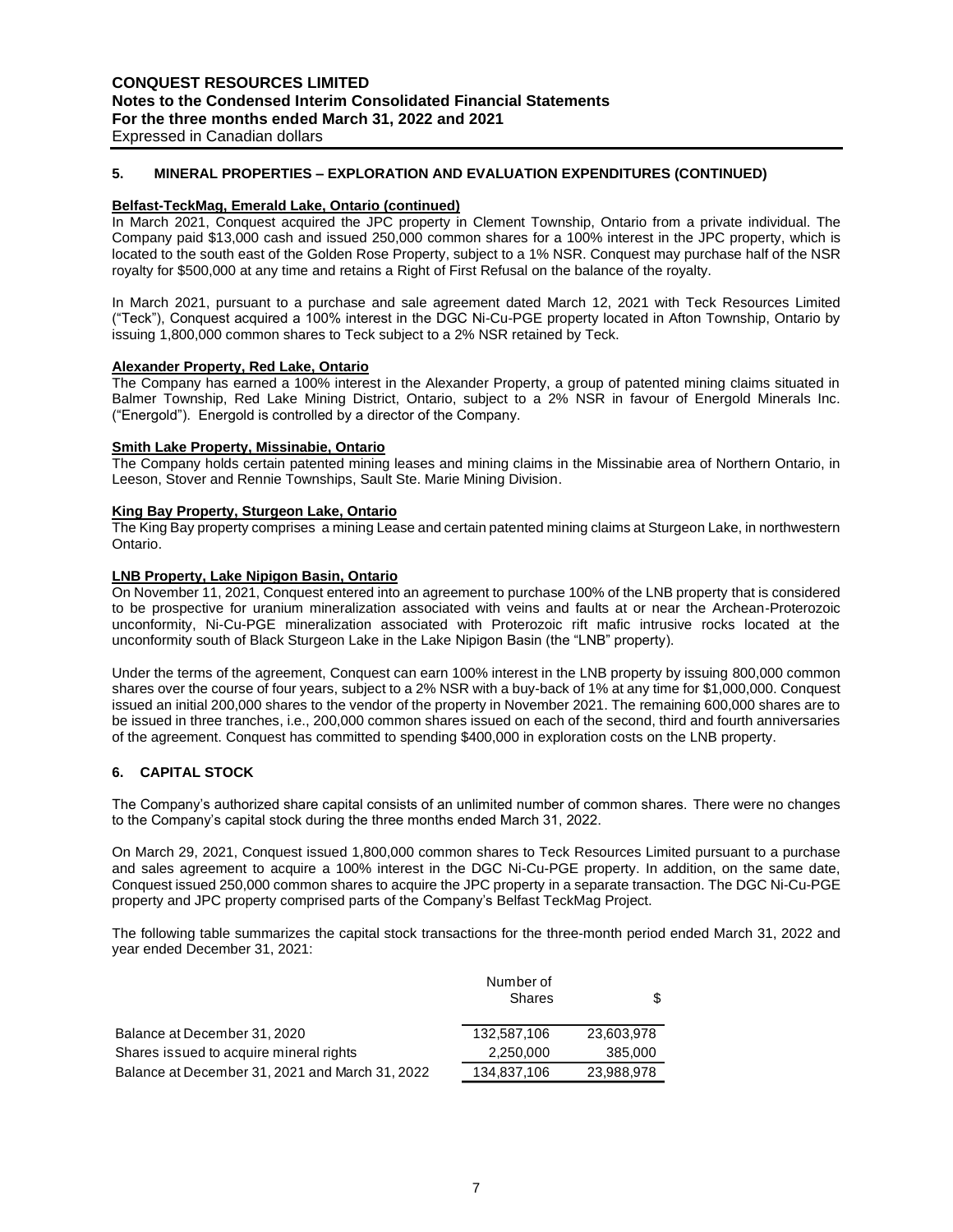## **7. WARRANTS**

The following warrants were outstanding at March 31, 2022:

|                                                                                                                                                                                                                                                                                                                                                                                                                                                                                                                                                                                                                                                                                           | Number of<br>Warrants   | Weighted<br>Average<br><b>Exercise Price</b><br>\$ |
|-------------------------------------------------------------------------------------------------------------------------------------------------------------------------------------------------------------------------------------------------------------------------------------------------------------------------------------------------------------------------------------------------------------------------------------------------------------------------------------------------------------------------------------------------------------------------------------------------------------------------------------------------------------------------------------------|-------------------------|----------------------------------------------------|
| Balance at December 31, 2020<br>Warrants exercised                                                                                                                                                                                                                                                                                                                                                                                                                                                                                                                                                                                                                                        | 13,252,632<br>(200,000) | 0.185<br>0.188                                     |
| Balance at December 31, 2021 and March 31, 2022                                                                                                                                                                                                                                                                                                                                                                                                                                                                                                                                                                                                                                           | 13,052,632              | 0.180                                              |
| All warrants outstanding at March 31, 2022 expire on October 14, 2022.                                                                                                                                                                                                                                                                                                                                                                                                                                                                                                                                                                                                                    |                         |                                                    |
| 8.<br><b>STOCK OPTIONS</b>                                                                                                                                                                                                                                                                                                                                                                                                                                                                                                                                                                                                                                                                |                         |                                                    |
| The board of directors has approved a stock option plan for directors, officers, managem<br>persons who perform ongoing services for the Company or any of its subsidiaries. The purpo<br>retain and motivate these parties by providing them with the opportunity, through stock optior<br>interest in the Company and to benefit from its growth.                                                                                                                                                                                                                                                                                                                                       |                         |                                                    |
| The maximum number of common shares reserved for issuance upon the exercise of op<br>percent of the total number of common shares outstanding immediately prior to such an<br>number of common shares reserved for issuance to any one participant upon the exercise o<br>five percent of the total number of common shares outstanding immediately prior to such an<br>non-assignable and may be granted for a term not exceeding ten years. The exercise price<br>the board of directors at the market price of the shares at the time of grant, subject to<br>requirements.                                                                                                            |                         |                                                    |
| There were no options granted during the three months ended March 31, 2022. The total s<br>cost arising from vested options during the three months ended March 31, 2022 was \$93,89                                                                                                                                                                                                                                                                                                                                                                                                                                                                                                      |                         |                                                    |
| On February 9, 2021, the Company granted 4,175,000 stock options at an exercisable pric<br>term of five years, all vesting quarterly over a period of two years commencing on April 1,<br>and consultants. Amongst the total stock options granted, 3,400,000 were awarded to di<br>Company. The total grant date fair value of the options was estimated at \$662,961. The<br>calculated using the Black-Scholes option pricing model with the following assumptions: sha<br>dividend yield of 0%; expected volatility of 242%; risk free interest rate of 0.49% and expect                                                                                                              |                         |                                                    |
| Also on February 9, 2021, the Company granted 100,000 stock options to a service provide<br>\$0.20 per share with an expiry date of December 31, 2021, with half of the options vesting<br>half vesting on July 1, 2021. The total grant date fair value of the options was estimated at \$<br>value was calculated using the Black-Scholes option pricing model with the following assump<br>expected dividend yield of 0%; expected volatility of 180%; risk free interest rate of 0.12%<br>year. The 50,000 options vesting on July 1, 2021 were cancelled in May 2021 following the<br>the optionee's service. The fair value related to the cancelled options were reversed at the t |                         |                                                    |
| On March 1, 2021, the Company granted 500,000 stock options to a consultant at an exer<br>share for a term of one year, all vesting immediately. The total grant date fair value of the<br>\$35,363. The estimated fair value was calculated using the Black-Scholes option pricing<br>assumptions: share price of \$0.13, expected dividend yield of 0%; expected volatility of 178<br>0.19% and expected life of 1 year. These options expired unexercised on March 1, 2022.                                                                                                                                                                                                            |                         |                                                    |
| On August 2, 2021, a total of 2,900,000 stock options previously granted to former directors<br>of CCEC in August 2020 expired unexercised. On August 19, 2021, the Company granted<br>certain former directors, officers and consultants of CCEC at an exercise price of \$0.15 pe<br>years, all vesting quarterly over a period of two years commencing on September 1, 2021<br>value of the options was estimated at \$159,797. The estimated fair value was calculated<br>option pricing model with the following assumptions: share price of \$0.09, expected divide<br>volatility of 228%; risk free interest rate of 0.81% and expected life of 5 years.                           |                         |                                                    |

## **8. STOCK OPTIONS**

The board of directors has approved a stock option plan for directors, officers, management, employees and other persons who perform ongoing services for the Company or any of its subsidiaries. The purpose of the plan is to attract, retain and motivate these parties by providing them with the opportunity, through stock options, to acquire a proprietary interest in the Company and to benefit from its growth.

The maximum number of common shares reserved for issuance upon the exercise of options is not to exceed ten percent of the total number of common shares outstanding immediately prior to such an issuance. The maximum number of common shares reserved for issuance to any one participant upon the exercise of options is not to exceed five percent of the total number of common shares outstanding immediately prior to such an issuance. The options are non-assignable and may be granted for a term not exceeding ten years. The exercise price of the options is fixed by the board of directors at the market price of the shares at the time of grant, subject to all applicable regulatory requirements.

There were no options granted during the three months ended March 31, 2022. The total share-based compensation cost arising from vested options during the three months ended March 31, 2022 was \$93,896 (2021 - \$155,468).

On February 9, 2021, the Company granted 4,175,000 stock options at an exercisable price of \$0.20 per share, for a term of five years, all vesting quarterly over a period of two years commencing on April 1, 2021, to directors, officers and consultants. Amongst the total stock options granted, 3,400,000 were awarded to directors and officers of the Company. The total grant date fair value of the options was estimated at \$662,961. The estimated fair value was calculated using the Black-Scholes option pricing model with the following assumptions: share price of \$0.16, expected dividend yield of 0%; expected volatility of 242%; risk free interest rate of 0.49% and expected life of 5 years.

Also on February 9, 2021, the Company granted 100,000 stock options to a service provider at an exercisable price of \$0.20 per share with an expiry date of December 31, 2021, with half of the options vesting immediately and the other half vesting on July 1, 2021. The total grant date fair value of the options was estimated at \$8,966. The estimated fair value was calculated using the Black-Scholes option pricing model with the following assumptions: share price of \$0.16, expected dividend yield of 0%; expected volatility of 180%; risk free interest rate of 0.12% and expected life of 0.89 year. The 50,000 options vesting on July 1, 2021 were cancelled in May 2021 following the Company's termination of the optionee's service. The fair value related to the cancelled options were reversed at the time of their cancellation.

On March 1, 2021, the Company granted 500,000 stock options to a consultant at an exercisable price of \$0.20 per share for a term of one year, all vesting immediately. The total grant date fair value of the options was estimated at \$35,363. The estimated fair value was calculated using the Black-Scholes option pricing model with the following assumptions: share price of \$0.13, expected dividend yield of 0%; expected volatility of 178%; risk free interest rate of 0.19% and expected life of 1 year. These options expired unexercised on March 1, 2022.

On August 2, 2021, a total of 2,900,000 stock options previously granted to former directors, officers, and consultants of CCEC in August 2020 expired unexercised. On August 19, 2021, the Company granted 1,800,000 stock options to certain former directors, officers and consultants of CCEC at an exercise price of \$0.15 per share, for a term of five years, all vesting quarterly over a period of two years commencing on September 1, 2021. The total grant date fair value of the options was estimated at \$159,797. The estimated fair value was calculated using the Black-Scholes option pricing model with the following assumptions: share price of \$0.09, expected dividend yield of 0%; expected volatility of 228%; risk free interest rate of 0.81% and expected life of 5 years.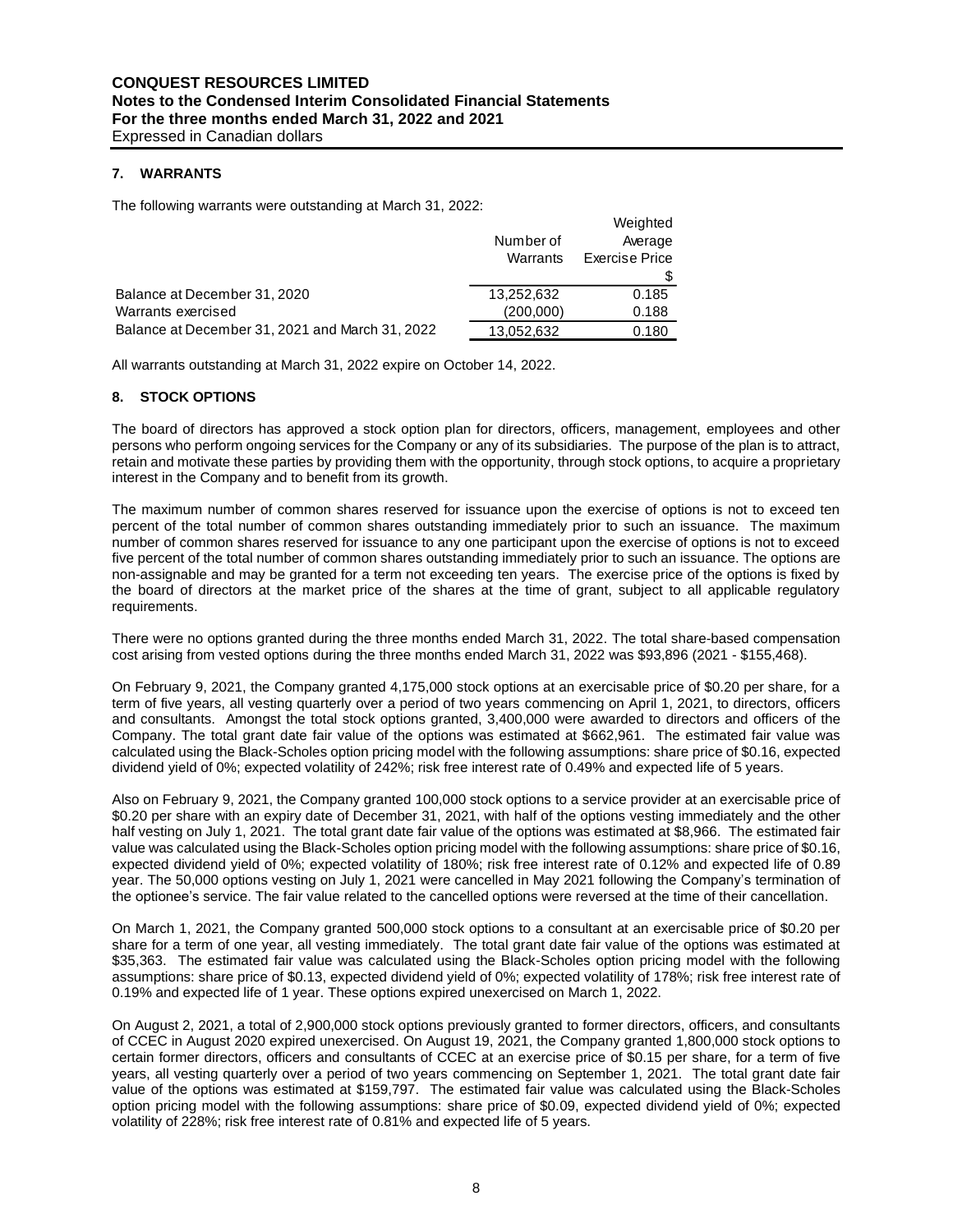Expressed in Canadian dollars

## **8. STOCK OPTIONS (CONTINUED)**

The following table summarizes the stock option transactions for the three-month period ended March 31, 2022 and year ended December 31, 2021:

|                              |             | Weighted       |
|------------------------------|-------------|----------------|
|                              | Number of   | Average        |
|                              | Options     | Exercise Price |
|                              |             |                |
| Balance at December 31, 2020 | 6,050,000   | 0.138          |
| Stock options issued         | 6,575,000   | 0.186          |
| Stock options expired        | (2,950,000) | 0.150          |
| Stock options cancelled      | (50,000)    | 0.200          |
| Balance at December 31, 2021 | 9,625,000   | 0.167          |
| Stock options expired        | (500,000)   | 0.200          |
| Balance at March 31, 2022    | 9,125,000   | 0.165          |
|                              |             |                |

The following table summarizes the stock options outstanding as at March 31, 2022:

| <b>Exercise Price</b><br>\$ | Options<br>Outstanding | Options<br>Exercisable | Expiry date       | Remaining Life<br>to Expiry (Years) |
|-----------------------------|------------------------|------------------------|-------------------|-------------------------------------|
| 0.125                       | 2,400,000              | 2,400,000              | December 31, 2024 | 2.8                                 |
| 0.130                       | 750,000                | 750,000                | October 13, 2022  | 0.5                                 |
| 0.150                       | 1,800,000              | 675,000                | August 19, 2026   | 4.4                                 |
| 0.200                       | 4,175,000              | 2,087,500              | February 9, 2026  | 3.9                                 |
|                             | 9,125,000              | 5,912,500              |                   |                                     |

The options outstanding have a weighted average remaining life of 3.4 years at a weighted average exercise price of \$0.16 at March 31, 2022.

## **9. RELATED PARTY TRANSACTIONS**

Other than the grant of stock options, no fees were paid by the Company to directors for their services as directors of the Company in the three months ended March 31, 2022 and 2021.

During the three-month period ended March 31, 2022, a total expense of \$64,529 (2021 - \$83,850) were charged by related parties, including \$45,000 (2021 - \$45,000) by Tom J. Obradovich, Director, President and Chief Executive Officer of the Company for management fees; \$6,000 (2021 - \$6,000l) by Energold Minerals Inc., an affiliate of John Kearney, the Chairman of the Company, for executive consulting services; \$11,200 (2021 - \$22,170) by Intega Advisors, a company controlled by Tong Yin, Chief Financial Officer of the Company for professional services; \$2,329 (2021 - \$10,680) by Janice Malmholt, Secretary of the Company, for corporate secretary services; and \$3,000 (2021 - \$3,000) for rent by Buchans Resources Limited, a company with common directors.

Included in accounts payable and accrued liabilities at March 31, 2022 is \$26,382 (December 31, 2021 - \$27,593) due to related parties. Such amounts are due on demand, unsecured and non-interest bearing.

#### **10. COMMITMENTS AND CONTINGENCIES**

The Company's exploration activities are subject to various laws and regulations governing the protection of the environment. These laws and regulations are continually changing and generally becoming more restrictive. The Company believes its operations are materially in compliance with all applicable laws and regulations. The Company has made, and expects to make in the future, expenditures to comply with such laws and regulations.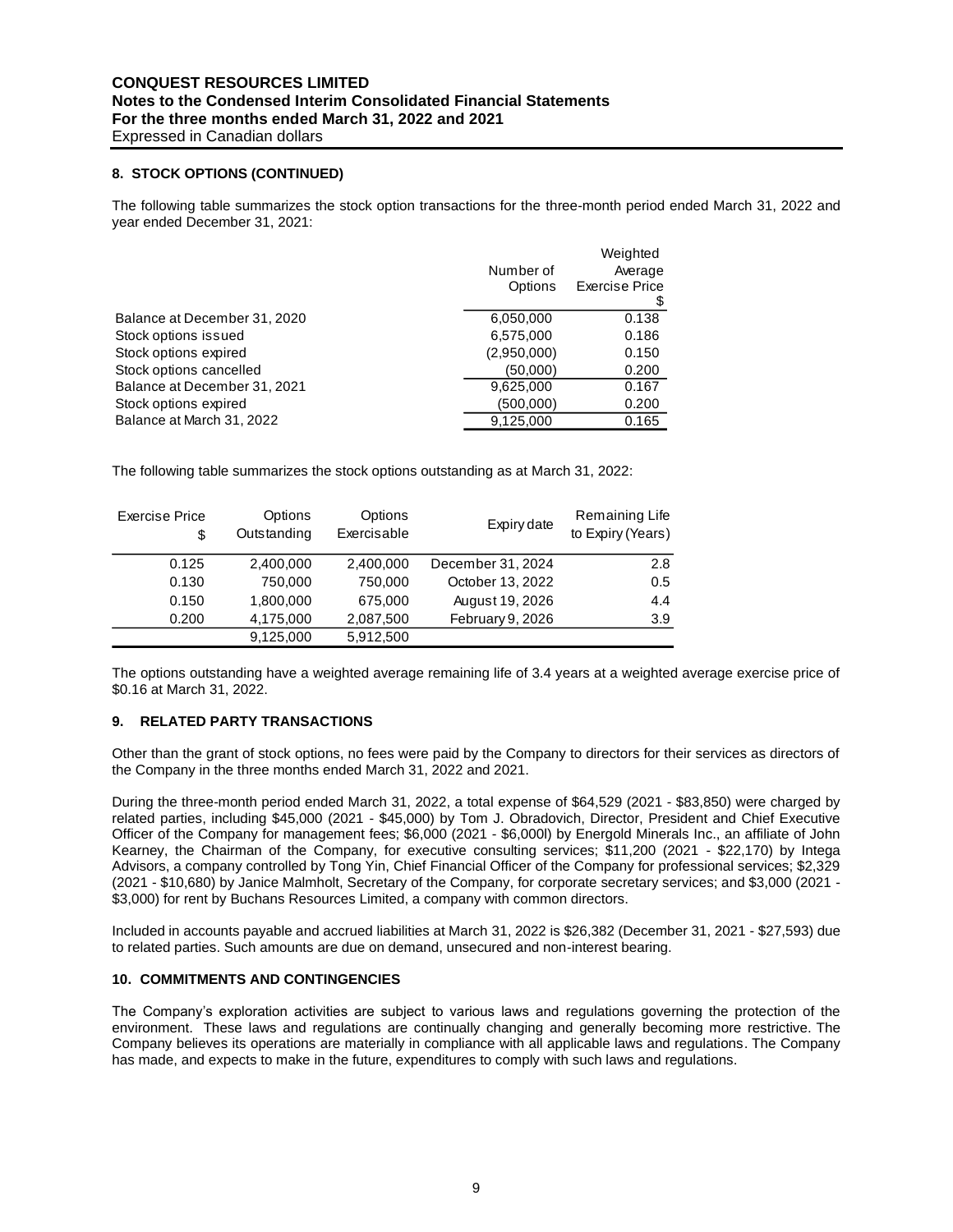#### **11. FINANCIAL INSTRUMENTS**

The Company's risk exposures and the impact on the Company's financial instruments are summarized below. There have been no changes in the risks, objectives, policies and procedures.

#### **Interest rate risk**

The Company has cash balances and no interest-bearing debt. The Company's current policy is to invest excess cash in investment-grade short-term deposit certificates issued by major Canadian banks. The Company periodically monitors the investments it makes and is satisfied with the credit ratings of its banks.

#### **Credit risk**

Credit risk is the risk that a counterparty will be unable to pay amounts owing to the Company. Management's assessment of the Company's risk is low as it is primarily attributable to funds held in Canadian banks.

#### **Commodity price risk**

The ability of the Company to develop its properties and the future profitability of the Company is directly related to the market price of certain minerals, particularly gold.

#### **Fair value hierarchy and liquidity risk disclosure**

The fair value hierarchy has the following levels: (a) quoted prices (unadjusted) in active markets for identical assets or liabilities (Level 1); (b) inputs other than quoted prices included in Level 1 that are observable for the asset or liability, either directly (i.e., as prices) or indirectly (i.e., derived from prices) (Level 2); and (c) inputs for the asset or liability that are not based on observable market data (unobservable inputs) (Level 3).

The carrying amounts for cash and cash equivalents, amounts receivable and accounts payable and accrued liabilities on the consolidated statements of financial position approximate fair value because of the limited term of these instruments.

#### **Liquidity risk**

Liquidity risk encompasses the risk that the Company cannot meet its financial obligations as they come due. At March 31, 2022, the Company had cash and cash equivalents of \$1,532,615 (December 31, 2021 - \$1,949,588) to settle accounts payable and accrued liabilities of \$96,879 (December 31, 2021 - \$335,317), including \$26,382 (December 31, 2021 - \$27,593) liabilities due to related parties. All the Company's financial liabilities have contractual maturities of less than 30 days and are subject to normal trade terms. The Company has relied on equity financing to fund its working capital requirement, and notwithstanding its working capital deficit, the Company believes it will be able to settle its current obligations from equity financings. There is a risk that additional financing will not be available to the Company on a timely basis or on acceptable terms.

#### **Market risk**

Market risk is the risk that the fair value of, or future cash flows from, the Company's financial instruments will significantly fluctuate because of changes in market prices. The Company does not have significant exposure to market risk as at March 31, 2022.

#### **Price volatility of publicly traded securities**

Securities of exploration companies have experienced substantial volatility in the past, often based on factors unrelated to the financial performance or prospects of the companies involved. These factors include macroeconomic developments in North America and globally, and market perceptions of the relative attractiveness of particular industries. The Company's share price is also likely to be significantly affected by short-term changes in metal prices or in the Company's financial condition or results of operations.

#### **Capital risk**

The Company manages its capital to ensure that there are adequate capital resources for the Company to maintain and explore its exploration assets. The capital structure of the Company consists of capital stock for common shares and reserves for warrants and stock options.

#### **Sensitivity analysis**

Cash is invested in investment-grade short-term deposit certificates. Given management's knowledge and experience in the financial markets, sensitivity to a plus or minus 1% change in interest rates, based on the current balance of cash at March 31, 2022, would affect the net loss by plus or minus \$13,500 during a one-year period.

As at March 31, 2022, the Company did not hold any material balances in foreign currencies that would give rise to exposure to foreign exchange risk.